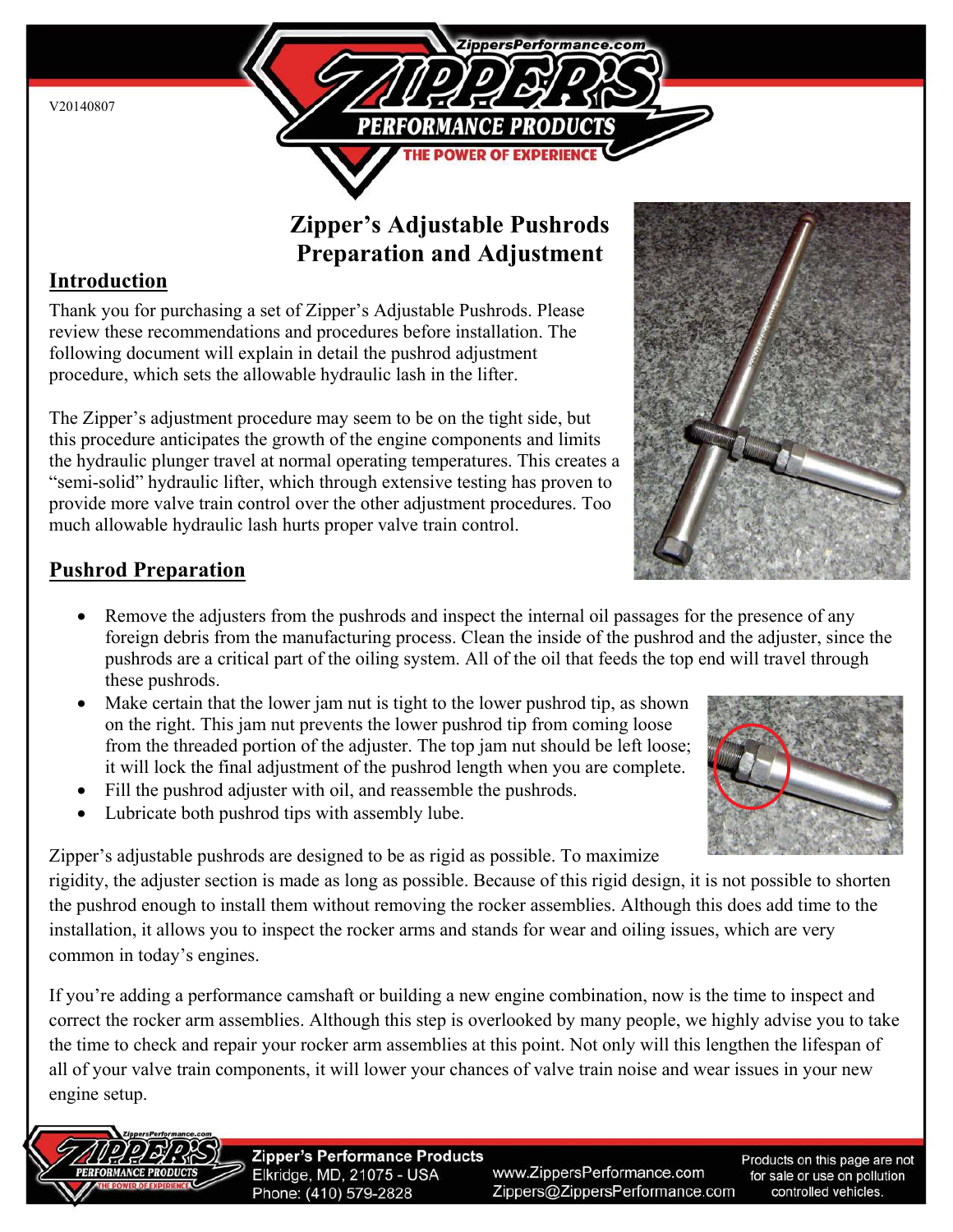#### **Rocker Arm Bushing / Stand Inspection**

While the rocker arms and stands are removed, inspect your rocker arm bushings, shafts, and stands for wear. There are established factory wear tolerances on these items, and it is very common to find them out of the factory's specs. It is extremely common to find the rocker arm bushings out of tolerance! The pushrod side bushings are one of the highest pressure points in the valve train, where linear motion is translated into rotational movement.

It is common for the pushrod side bushings to take a beating if they don't have proper lubrication. Lack of oil flow to the top end at any RPM will cause the pushrod side bushings to ovalize in a short amount of time. The following chart asks you to measure in both the X and Y axis's, to show how out of round the bushings are.

Fill out the following chart to see if your rocker assembly is in spec, and repair if needed. It is very important to blue print your rocker assembly for proper valve train control and lifespan. Please note that OEM replacement rocker arms with new bushings installed are inexpensive at your local dealership, and a complete rocker arm replacement may be a cheaper than replacing the individual bushings. If you have to replace both bushings on the same rocker arm, it's usually cheaper to buy a new rocker arm with new bushings already installed.



|              |                | Rocker<br>Arm<br><b>Endplay</b><br>Repair if<br>greater<br>than<br>0.025" | <b>Rocker Arm Shaft</b><br><b>Diameter</b>  |                        | <b>Rocker Assembly Stand Clearance</b><br>(0.0035" or less) |                                     |               |               | <b>Rocker Arm Bushing Clearance</b><br>$(0.0035"$ or less) |                                            |       |                            |
|--------------|----------------|---------------------------------------------------------------------------|---------------------------------------------|------------------------|-------------------------------------------------------------|-------------------------------------|---------------|---------------|------------------------------------------------------------|--------------------------------------------|-------|----------------------------|
|              |                |                                                                           | Pushrod<br>Side<br>Contact Contact<br>Patch | Valve<br>Side<br>Patch | Side<br>"X" axis                                            | Pushrod Pushrod<br>Side<br>"Y" axis | Valve<br>Side | Valve<br>Side | Side<br>"X" axis "Y" axis "X" axis                         | <b>Pushrod Pushrod</b><br>Side<br>"Y" axis | Valve | Valve<br>Side "X" Side "Y" |
| Head         | Valve          |                                                                           |                                             |                        |                                                             |                                     |               |               |                                                            |                                            |       |                            |
| <b>FRONT</b> | <b>INTAKE</b>  |                                                                           |                                             |                        |                                                             |                                     |               |               |                                                            |                                            |       |                            |
|              | <b>EXHAUST</b> |                                                                           |                                             |                        |                                                             |                                     |               |               |                                                            |                                            |       |                            |
| <b>REAR</b>  | <b>INTAKE</b>  |                                                                           |                                             |                        |                                                             |                                     |               |               |                                                            |                                            |       |                            |
|              | <b>EXHAUST</b> |                                                                           |                                             |                        |                                                             |                                     |               |               |                                                            |                                            |       |                            |

**Zipper's Performance Products** Elkridge, MD, 21075 - USA Phone: (410) 579-2828

www.ZippersPerformance.com Zippers@ZippersPerformance.com

Products on this page are not for sale or use on pollution controlled vehicles.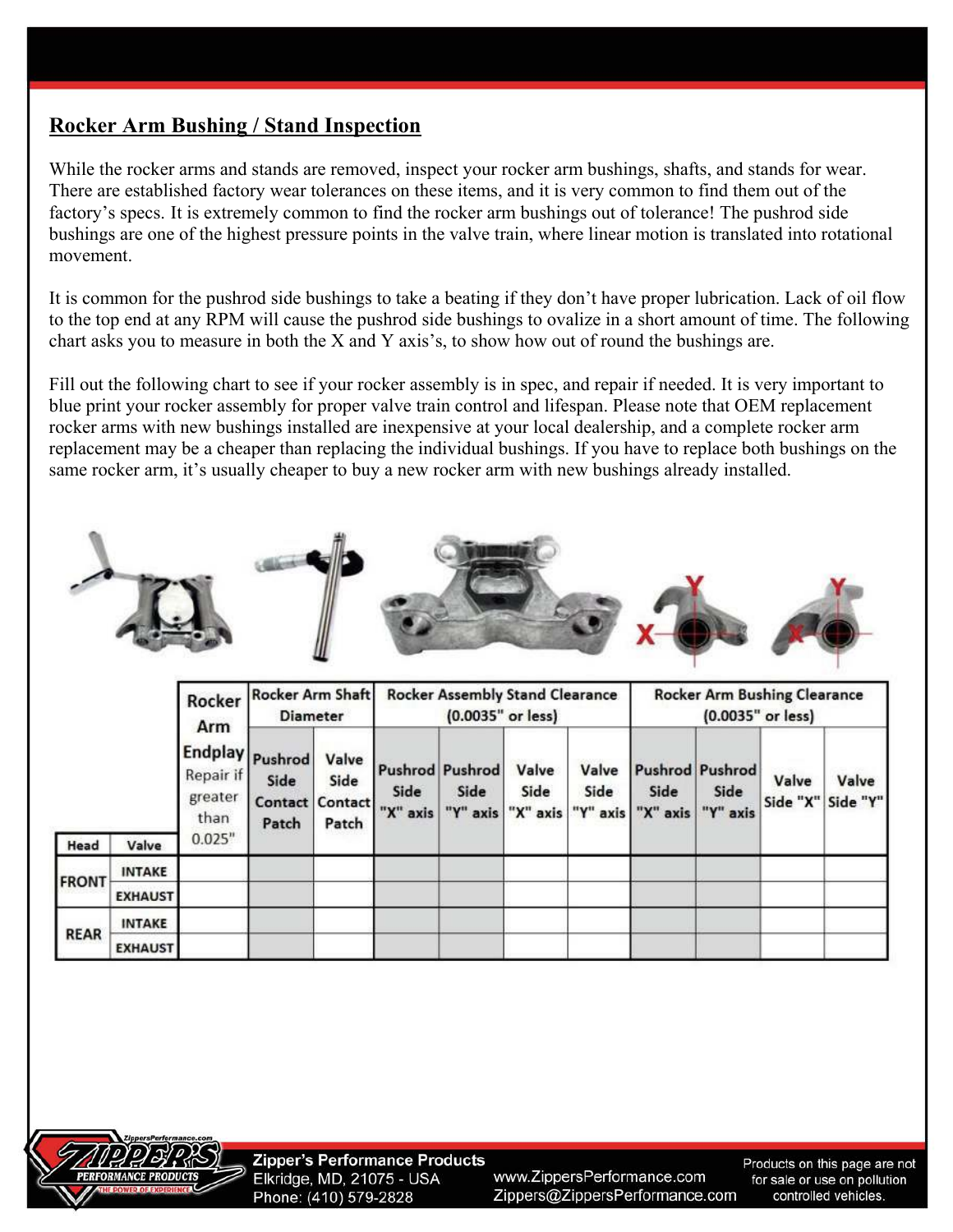### **Hydraulic Lifter Adjustment**

Adjustable pushrods allow you to set the hydraulic lash inside the lifter body by varying the preload on the plunger return spring. Since there's no lash adjustment at the valve, all valve train adjustments must take place at the lifter, by changing the length of the pushrod. The factory system does not have any valve train lash adjustment; the hydraulic lash is set by the factory designed length of the pushrod. Their fixed designed system works well until various parts of the engine are replaced or modified.

The following 3 cut-away views of the hydraulic lifter show the pushrods set at various points of adjustment.

**LEFT -** The leftmost example shows the neutral position, which shows the full travel of the Hydraulic Plunger. At this point, the system has **far too much** hydraulic lash, and the engine would not operate correctly.

**CENTER -** The center lifter shows the hydraulic plunger fully bottomed out, with the Plunger Return Spring at coil bind. This is a necessary step to setting the exact hydraulic lash. Zipper's uses the "Bottom Up" theory of pushrod adjustment to account for any variations in lifters. If you start at the neutral position and adjust downwards a set amount, you do not know exactly how much lash you're actually giving the system.

**RIGHT -** After the bottom is found, the hydraulic plunger is released by 4 flats, (pushrod shortened) to set the Cold Hydraulic Lash. After the engine heats up and expands, the lash will be more than shown. To provide the most accurate valve train control, you don't want the engine to have an excessive amount of hydraulic lash. This theory has been proven to show slightly more power on the dyno, better throttle response on the road, and an overall improvement to the control and lifespan of your valve train components.